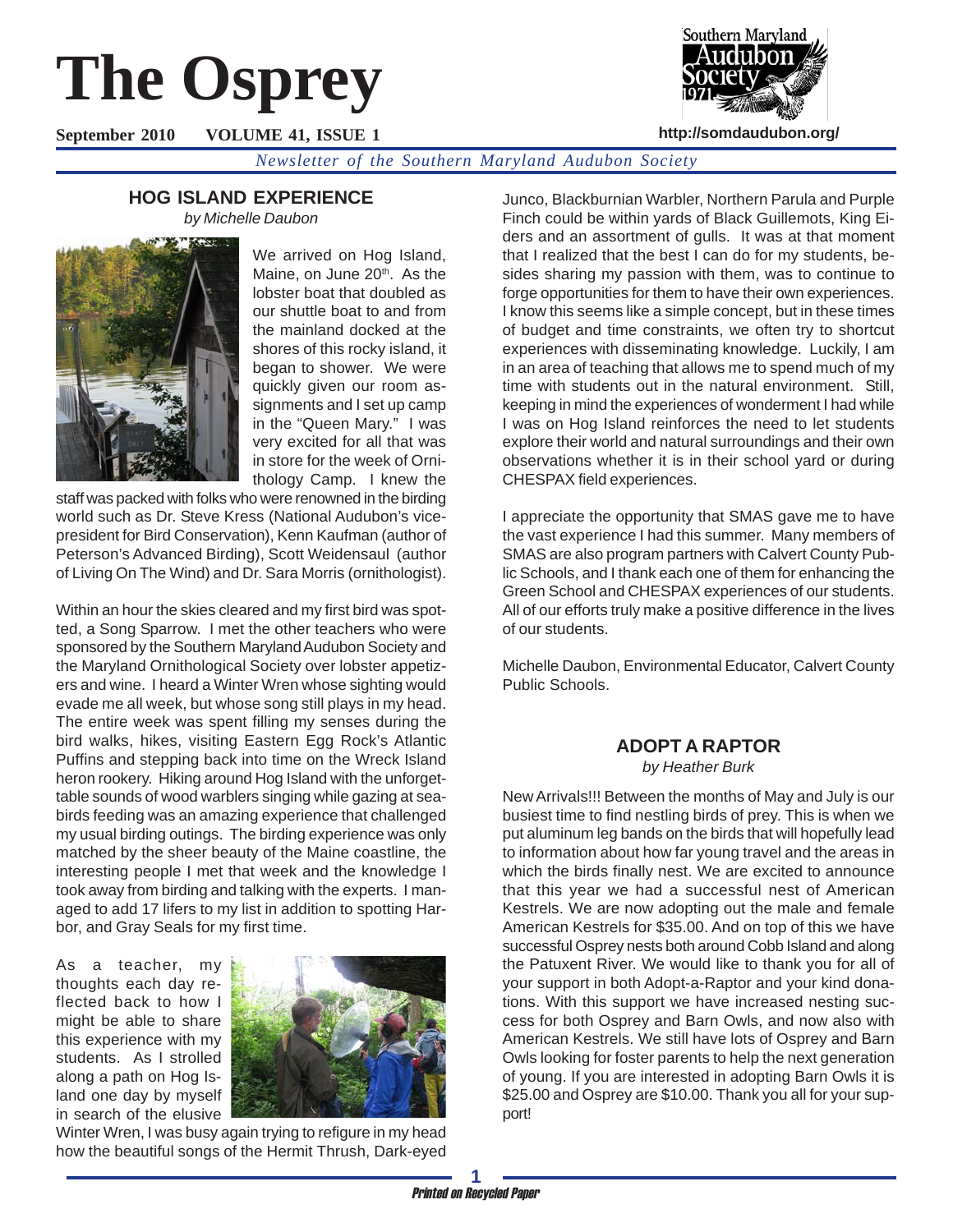# **AUDUBON TAPS NOTED CONSERVATION AND COMMUNICATIONS LEADER AS NEW PRESIDENT**

New York, NY, July 29, 2010 - The National Audubon Society today announced that David Yarnold has been named its new President and Chief Executive Officer, giving new momentum to efforts to connect people with nature and their power to protect it. A passionate conservationist, Yarnold currently serves as Executive Director of the Environmental Defense Fund and President of the Environmental Defense Action Fund. Prior to that, he was a Pulitzer Prize-winning editor at the San Jose Mercury News.

"David brings proven leadership in the for-profit and nonprofit sectors to Audubon at a time when efforts to protect birds, habitats and the resources that sustain us are needed more than ever;" said Holt Thrasher, Audubon's Board Chair. "His leadership ability, his passion for conservation and grassroots action, his communications skills and his organizational expertise all make him the perfect fit for the Audubon of 2010 and beyond."

"David is a boundary-crosser, the kind of flexible thinker and values-based executive that a complex conservation and fundraising landscape demands right now," Thrasher said. "He shares Audubon's traditional passion for birds and its visionary understanding that helping people to protect them will safeguard our own future as well. I have no doubt that David will lead Audubon in expanding its reach to new audiences and elevating its conservation successes to new heights."

Yarnold has been at EDF since April 2005, where he is responsible for all operations, from programs, to development and marketing/communications. He helped expand EDF's innovative corporate partnerships work, focused on EDF's international programs, particularly in China, and helped the organization grow from \$52M to \$117M in revenue. He is also President of the organization's Action Fund, its political action arm.

"Audubon's mission has never been more relevant. From the grassroots to state houses to national and regional policy, its wingspan is unparalleled," Yarnold said. "I'm excited by the opportunity to work with a nationwide network of Audubon Chapters and Audubon Centers that combine local concern, knowledge and action to equal conservation that makes a difference on a grand scale. It will be an honor to lead an organization whose name has meant 'trust' and 'conservation achievement' for more than a hundred years."

Yarnold's San Jose Mercury News was consistently ranked as one of America's 10 Best Newspapers. His paper was called, "America's Boldest Newspaper" by a panel of international judges. During his time in San Jose, the Mercury News was widely recognized for its commitment to diversity and for its in-depth coverage of technology. He was also one of three Pulitzer Prize finalists for editorial writing in 2005.

"For me, going to Audubon is like going home. Community-based education and action that breeds broader changes has always been engaging and rewarding for me and those are the things Audubon does best," Yarnold said.

He will assume the Presidency of Audubon on Sept 1.

Audubon Press Releases Contact: Delta Willis 212-979-3197 Senior Communications Manager dwillis@audubon.org

**AUDUBON ADVENTURES**

*by Millie Kriemelmeyer*

Audubon Adventures is a series of natural science instructional booklets for elementary students in grades 3 through 5. Content is aligned with national standards for social studies, science, and language arts.

Southern Maryland Audubon Society offers subscriptions to elementary teachers who will be able to use them with their students.

The new 2010 edition is entitled "Action for the Planet" with issues entitled "At Home in a Habitat, Caretaking Our World's Water, and Power From Our Planet." Back issues on many topics also are available.

To read more about Audubon Adventures, go to audubon.org/educate.

To order a subscription from Southern Maryland Audubon Society, contact:

Millie Kriemelmeyer, Education Chair milliek@radix.net 301-372-8766



Juvenile Yellow-crowned Night-Heron at North Beach Marsh Photo By Bill Hubick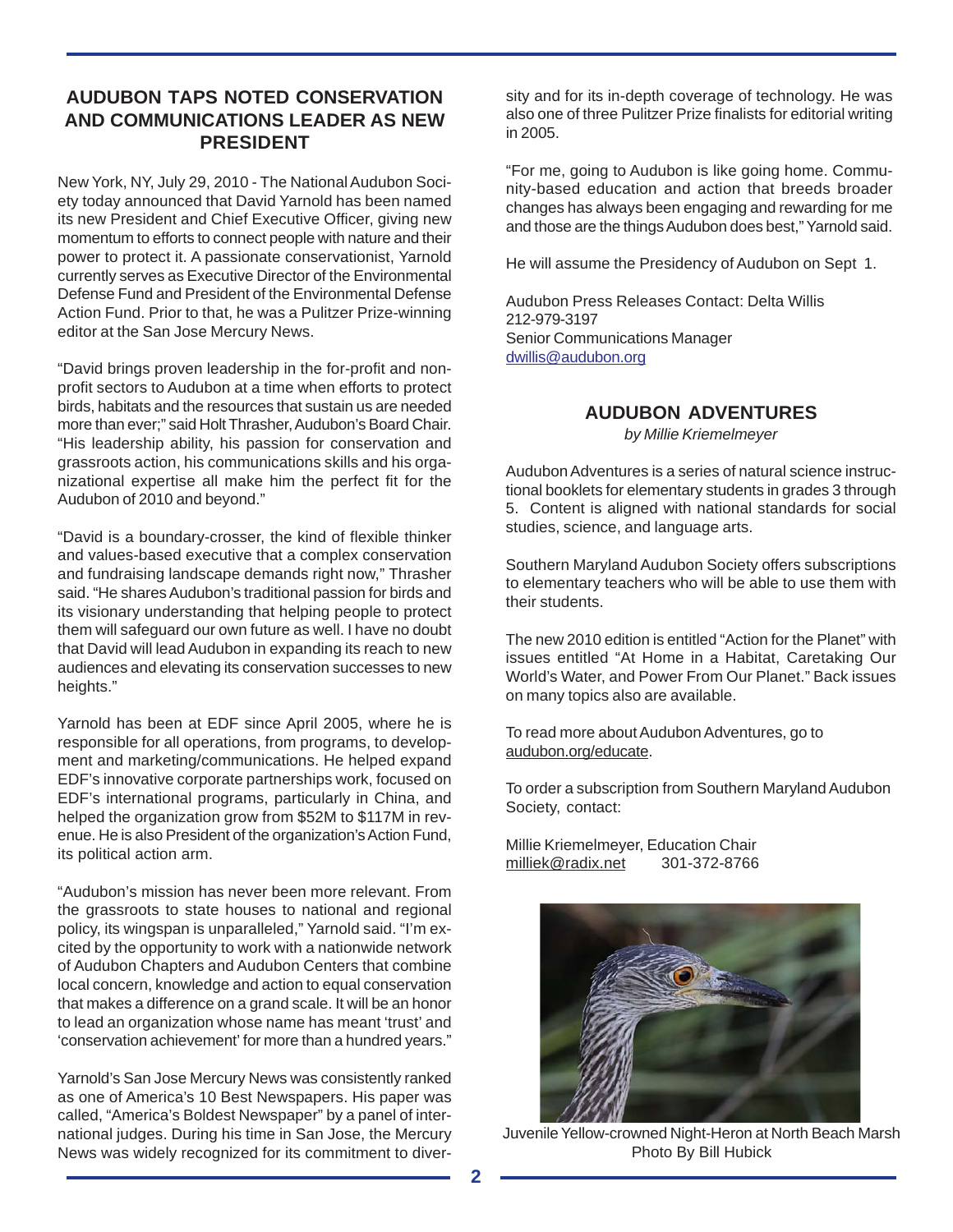## **BIRDING IN THE MOJAVE DESERT**

*by Ron Runkles*

If any of you birders are heading for Las Vegas this fall or next spring to play the slots or the craps tables, drive on down to the City of Henderson, NV to the Bird Viewing Preserve one morning. The preserve covers approximately one hundred forty acres, is comprised of nine lakes and hiking trails, and is part of the City of Henderson water reclamation facilities. It is set aside solely for bird watching and is a great place to improve your birding skills and build your life list with Western species, because numerous species are concentrated in a small area as compared to national wildlife refuges, which may cover hundreds or thousands of acres.

The Bird Viewing Preserve is easy to find. Drive south on Boulder Highway, pass the Welcome to the City of Henderson sign in the median strip, and look for Sunset Avenue. Turn left onto Sunset Avenue and follow the signs to the preserve. The address is 2400 Moser Drive.<sup>1</sup> The preserve opens early in the morning and closes early in the afternoon. The times vary, so check out the times before you go at:

#### http://www.cityofhenderson.com/parks/parks/ bird\_preserve.php.

Spring and fall are the best times to go as birds are migrating through the area and because the ponds tend to be a migrant trap during these times.

I arrived at about 10:00 a.m. on May 11, checked in at the visitor center, walked out the back door of the center, and was immediately trampled by a covey of Gambel's Quail moving into the bushes. I followed the trail over to pond #2 where I found numerous swallows, sorted through them and found Barn, Cliff, Tree, Violet-green, and Northern Roughwinged Swallows. Purple Martins were conspicuous by there absence.

I travel with a Swarovski 8x20 binocular, which has a 6.3 degree field of view. Because of its narrow field of view, it took me a while to sort through the fast moving swallows. I tend to prefer and would recommend a wider field of view. At the Henderson Bird Viewing Preserve, one is close to the birds so lower power 7x and 8x binoculars with wide fields work well.

Pond #9 was created for research and has some mud flats that the others do not have. A beautiful pair of American Avocets was wading in the shallows of this pond, and there was a lone Cinnamon Teal around the cattails toward the back of the pond from me. As I left pond #9 and headed back to the visitor center, a small bird whipped past me and flew into one of the trees. It was quite active, but once I pinned it down, it turned out to be a Verdin - one of the birds I have been missing on my trips to the desert Southwest.

If you scan the horizon around the preserve, you will quickly understand why it is a migrant trap and Mecca for birds you see nothing but city, desert, and desert mountains. You might see some snow on the peaks as you look toward Mount Charleston, but that is about the only wet thing that you will see.

As I walked out the front door of the visitor center toward my parked car, three hummingbirds zoomed by almost cutting my legs off. One pulled up at a nearby flower where I had a good look at it. It was covered with so much pollen that I could only guess that it was a female Black-chinned Hummingbird because of its long down-curved bill and because it was about the size of a Ruby-throated Hummingbird. Oh well, you cannot always name all the birds that you see.

<sup>1</sup> The official address is 2400 B Moser Drive. The "B" did not work in my GPS navigation unit, but 2400 Moser Drive did.

# **THE BIG YEAR MOVIE**

*by Tyler Bell*

Back in 1998, former St. Mary's County birder Greg Miller, decided to do what's known as a Big Year. The goal is to see as many bird species in one year as possible. Greg's area was the ABA area (American Birding Association area including the lower 48 states, Canada and Alaska). Unbeknownst to him, two competitors were doing the same thing. Mark Obmascik wrote a book about it and now it's being made into a movie. Greg was hired on as a consultant and they flew him out to the set in British Columbia. The movie is to premier some time in 2011. They filmed a segment on pelagic birding on a Debi Shearwater trip out of Monterey, CA which was attended by the real Debi Shearwater and Greg Miller. Watch for it in theaters!



Jack Black (left) with Greg Miller (right) Photographer unknown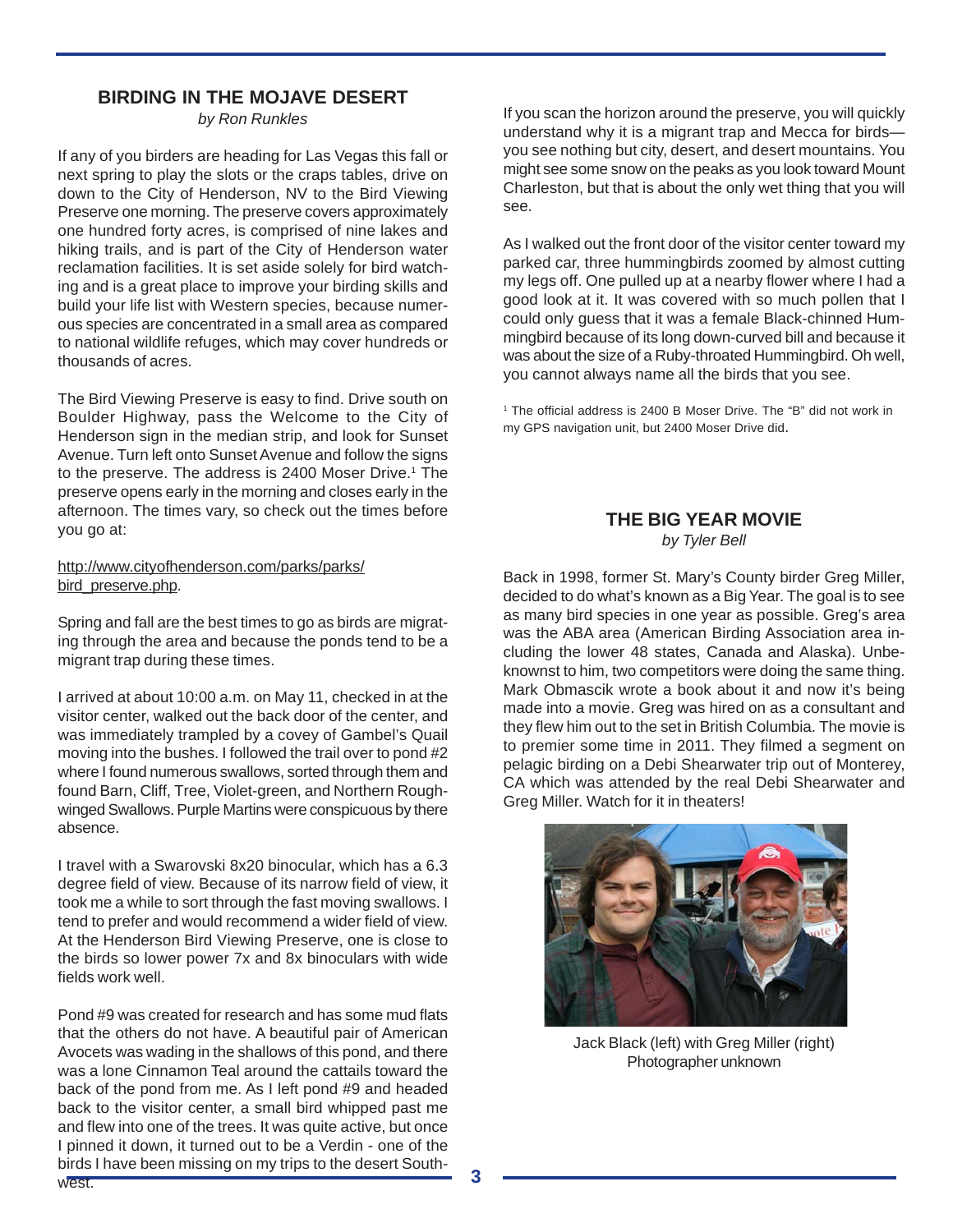### **YARD SALE ADDS FUNDS TO SMAS TREASURY**

*by Julie and Will Daniel Flea Market/Yard Sale Committee*



About a dozen SMAS members braved the high heat and humidity to help at the yard sale held on July 17<sup>th</sup> in Bryantown. Over \$635 was raised. Thanks so much to the volunteers: Gwen Brewer, George Jett, Jean Artes, Carol Ghebelian, Millie and Harry Kriemelmeyer, Bev and Warren Walker, Ted and Linda Daniel, and eight-yearold Elizabeth Daniel. Many more members contributed items, and thanks go

out to all of them. If you donated items but did not get a receipt for taxes please e-mail us your home address at

iuliemdaniel@hotmail.com. We hope that we can coordinate the next yard sale with the field trip schedule to allow for a spring date, so start saving any items that are worth contributing.



# **WATER TRAILS IN ST. MARY'S COUNTY**

*Washington Post Travel section*

Even with the motivation to get out of the house, sometimes you just need a little extra inspiration on what to do. If you're inclined to scenic waterfronts, history and outdoor recreation, St. Mary's County has quite a few suggestions for you. It recently released a new guide called "Water Trails in St. Mary's County." Use it to fill a couple of hours or to plan an entire weekend. Attractions described include parks, museums and lighthouses. As the name indicates, the brochure also outlines six water trails in the western part of the area. For more information, and to download the guide, visit www.visitstmarysmd.com .

# **FOSTER PARENTS NEEDED**



Southern Maryland Audubon Society sponsors the banding of nestling birds of prey, or raptors, with serially numbered aluminum bands in cooperation with the Bird Banding Laboratory of the U. S. Department of the Interior, as part of our bird research and conservation activities in Southern Maryland. Limited numbers

of Osprey and Barn Owl nestlings become available each year for adoption. The gift of \$10 for an Osprey adoption, or of \$25 for a Barn Owl adoption, contributes to a special fund for the support of raptor research and raptor conservation projects. The foster parent receives:

- A certificate of adoption with the number of the U. S. Department of the Interior band, and the location and date of the banding.
- Information on the ecology and migration patterns of the species, photo of a fledgling, and any other information on whereabouts or fate of the bird that may be available.

#### Interested?

Here's how to become a foster parent of an Osprey or a Barn Owl. Send \$10.00 for each Osprey, \$25 for each Barn Owl, or \$35 for each American Kestrel to:

**Southern Maryland Audubon Society ATTN: Adoption Program c/o Heather Burk 11885 Provident Drive La Plata, MD 20646-5416**



| ADOPT A RAPTOR                                                  |  |  |  |  |  |  |  |
|-----------------------------------------------------------------|--|--|--|--|--|--|--|
| Name:                                                           |  |  |  |  |  |  |  |
| Address:                                                        |  |  |  |  |  |  |  |
|                                                                 |  |  |  |  |  |  |  |
|                                                                 |  |  |  |  |  |  |  |
| I wish to adopt (check one):                                    |  |  |  |  |  |  |  |
| $($ # of) Osprey, \$10.00 each<br>(# of) Barn Owl, \$25.00 each |  |  |  |  |  |  |  |
| (# of) American Kestrel, \$35.00 each                           |  |  |  |  |  |  |  |
| <b>Amount Enclosed:</b>                                         |  |  |  |  |  |  |  |
| (Make checks payable to:                                        |  |  |  |  |  |  |  |
| Southern Maryland Audubon Society)                              |  |  |  |  |  |  |  |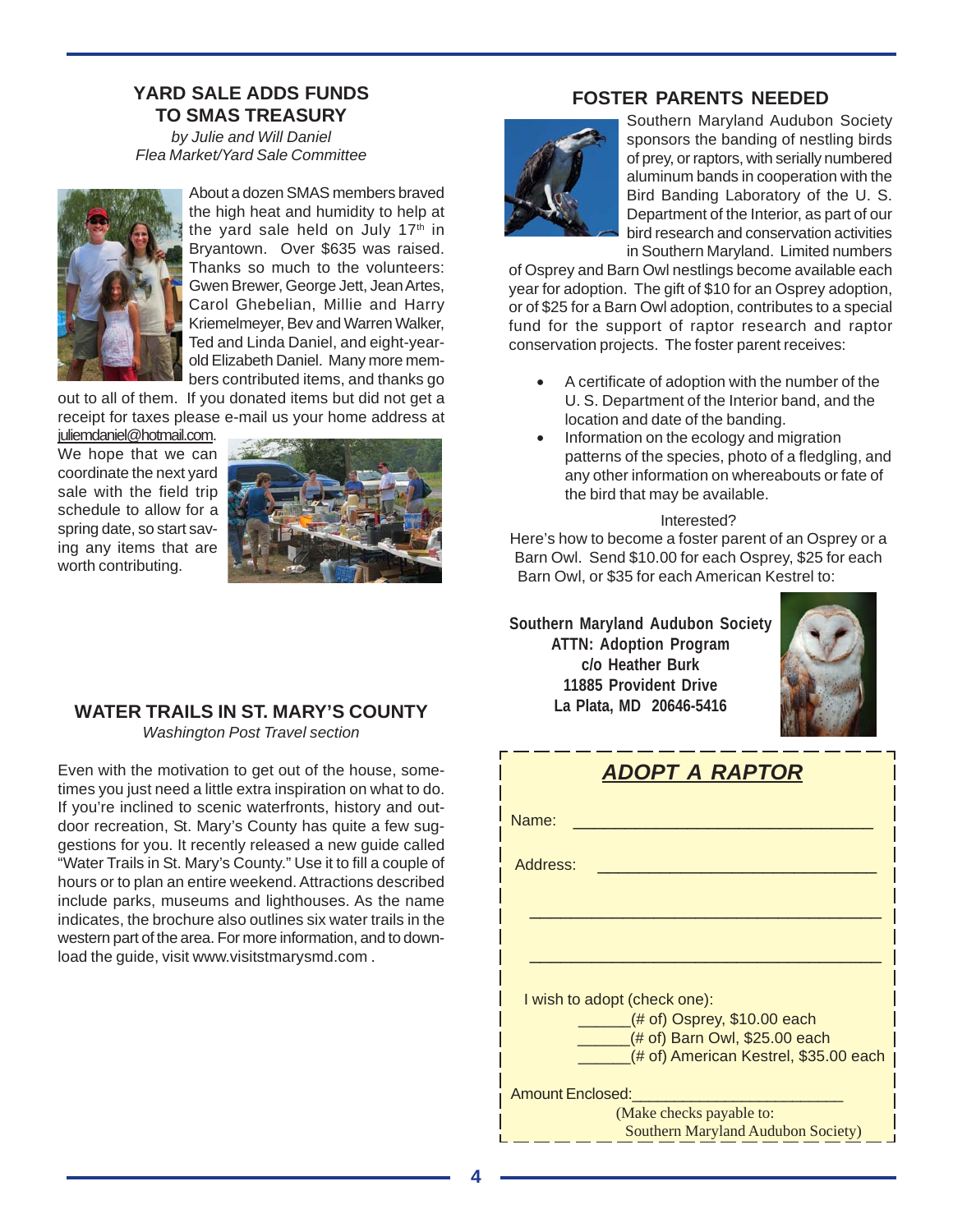#### **WELCOME, NEW MEMBERS!**

**Joe Baehr, Sunderland Shirley Behn, Oxon Hill Leanne Boyer, Waldorf Linda Conroy, Solomons John Haigwood, Saint Leonard Julie Hall, Lusby Tracy Hartung, Hughesville Charlene King, Temple Hills Catherine Lindsey, Lexington Park Matthew Novotny, Lusby Bandy Olaf, Lusby Lily Riconda, Fort Washington Mike Williams, La Plata Kelly Zickafoose, Fort Washington**

Events continued from page 6

#### **OCTOBER 6 - WEDNESDAY-7:30 p.m.**

Calvert County Library-Fairview Branch 8120 Southern Maryland Boulevard, Owings, MD 20736 *"Marylanders Grow Oysters"*

BILL BARGER, *DNR Program Volunteer*

"Marylanders Grow Oysters" is a volunteer program where waterfront property owners are growing millions of young oysters in cages suspended from private piers. Their goal is to protect young oysters during their vulnerable first year of life, so they may be planted on local sanctuaries where the oysters enrich the ecosystem and our oyster population. Bill will explain this new State of Maryland initiative and tell us about the newly established oyster sanctuaries in Southern Maryland.

October 9 - Saturday - 8 AM - noon

**Caledon Natural Area, King George, VA - Field Trip** *"FALL MIGRANTS AND RESIDENT BIRDS"* Leader: Mike Callahan (301-259-2162, raptorsrule@juno.com).

The Caledon Natural Area is a Virginia State Park on the Potomac River on the opposite shore from Nanjemoy. \$3 per vehicle fee, meadow and river bottom habitat, known for Bald Eagles (at least 15 in one spot!), Red-headed Woodpeckers too. On the Potomac River. Meet at MD 301 visitor center just north of Harry Nice Bridge. Toll southbound for bridge. Contact leader for more info. Limited to 12 participants due to space in the park van. RSVP required.

#### ○○○○○○○○○○○○○○○○○○○○○○○○○○○○○○○○○○○○○○○○○○○○ ○○○○○○○○○○○○○○○○○○○○○○○○ **MEMBERSHIP APPLICATION**

- Please enroll me as a member of the Audubon Family and **the Southern Maryland Audubon Society**. I will receive the chapter newsletter, *The Osprey*, and all my dues will support environmental efforts in Southern Maryland.
- Please enroll me as a member of **the National Audubon Society**. My membership will also include membership in the Southern Maryland Audubon Society. I will receive National's *Audubon Magazine*, the chapter newsletter, and support national and local environmental causes. A fraction of my dues will be returned to the local chapter.

| Name |       |           |
|------|-------|-----------|
| City | State | <u>_</u>  |
|      |       | _________ |

I **DO**  $\Box$  do **NOT** wish to receive *The Osprey* electronically. My e-mail address is: (electronic delivery saves SMAS printing and mailing costs.)

| <b>Chapter-Only Dues</b> (new/renewal)                  |
|---------------------------------------------------------|
| Make check payable to Southern Maryland Audubon Society |
|                                                         |

- $\Box$  Individual/Family  $\Box$ 1yr \$20  $\Box$ 2yr \$38  $\Box$ 3yr \$56
- $\Box$  Senior/Student  $\Box$ 1yr \$15  $\Box$ 2yr \$28  $\Box$ 3yr \$42
- Individual Lifetime Membership \_\_\_\_\_\_\$500 Senior (over 62) \_\_\_\_\_\_\_ \$250

**National Dues, Make check payable to National Audubon Society** -- Chapter code #C9ZL000Z

 $\Box$  Introductory Offer - 1 year \$20

 $\Box$  Senior/Student \$15

|             |  |  |                       |  |  |  |  | Mail to: Southern Maryland Audubon Society, Attn: Membership |  |  |
|-------------|--|--|-----------------------|--|--|--|--|--------------------------------------------------------------|--|--|
| P.O.Box 181 |  |  |                       |  |  |  |  |                                                              |  |  |
|             |  |  | Bryans Road, MD 20616 |  |  |  |  |                                                              |  |  |